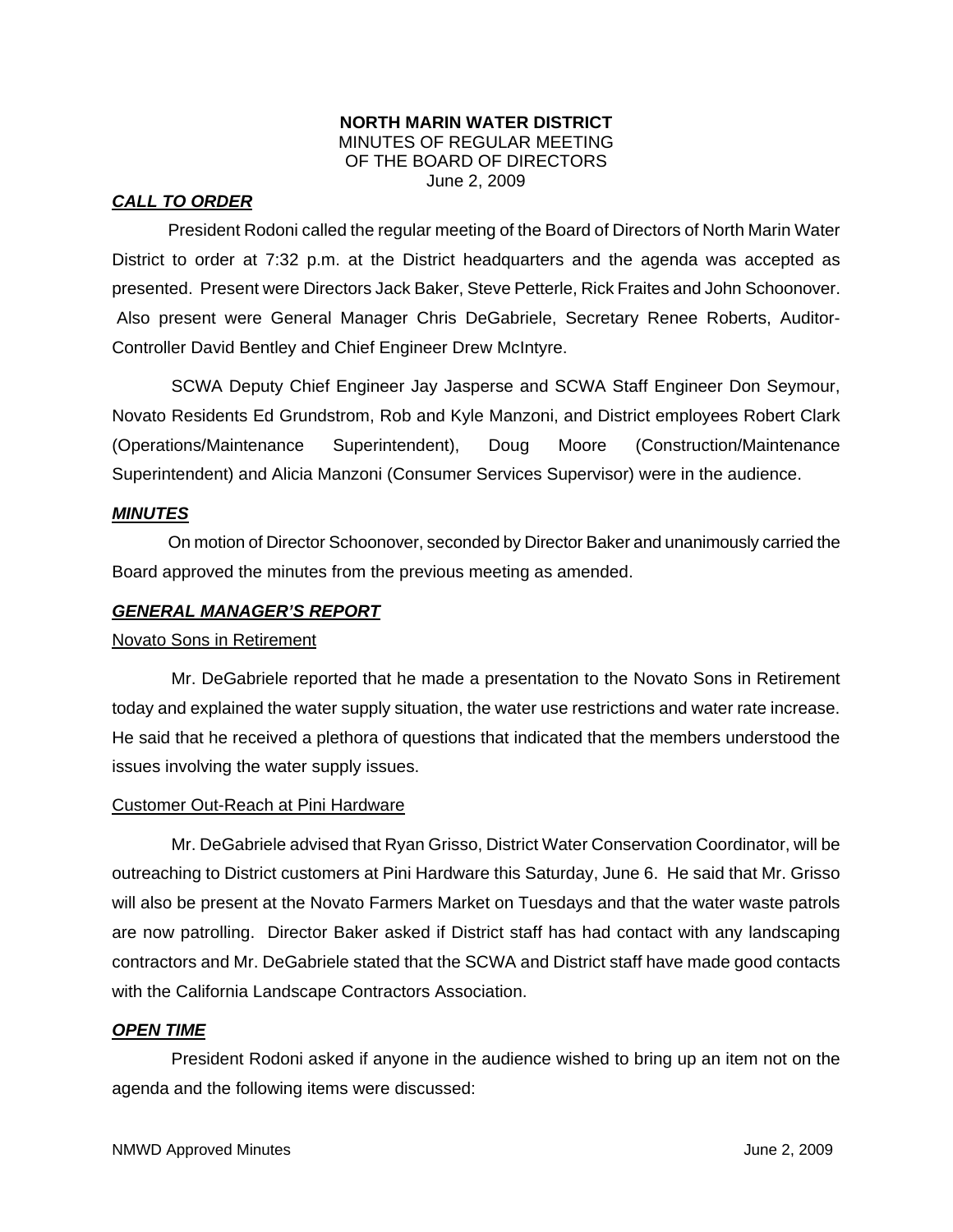## Rate Increase Clarification

Ed Grundstrom, Hatch Road, asked for clarification, and the Board confirmed, that at the special meeting, the subsequent proposed rate increases for the next four years was not included in the resolution adopted by the Board of Directors setting new water rates.

### Challenge to Government Code Citation for Close Session

Mr. Grundstrom questioned the Government Code Section 54956.8 cited as reason for the closed session scheduled at the end of tonight's meeting to discuss terms of Intertie Agreement between North Marin Water District and Marin Municipal Water District. Mr. DeGabriele verified with District legal counsel that the citation is correct.

### *STAFF/DIRECTOR REPORTS*

President Rodoni asked if staff or Directors wished to bring up an item not on the agenda and the following items were discussed:

### Second Feed to Amaroli Tank

 Mr. McIntyre reported that the Second Feed to Amaroli Tank is underway and that the directional drilling contractor began drilling this afternoon.

# North Bay Water Reuse Authority

 Mr. McIntyre announced that there is a tour scheduled tomorrow sponsored by the North Bay Water Reuse Authority with representatives of the US Bureau of Reclamation who are coming to see the project area, and will visit the Recycled Water Facility at Deer Island, Hamilton Spanish Housing area, and will finish up at Las Gallinas Valley Sanitary District.

# *CONSENT CALENDAR*

On the motion of Director Petterle, seconded by Director Fraites and unanimously carried the following items were approved on the consent calendar:

# *COLLEGE OF MARIN PHASE 3 TRANS-TECH BUILDING - INDIAN VALLEY CAMPUS 09-18*

The College of Marin Indian Valley Campus Phase 3 Trans-Tech Building project consists of renovation of the Transportation and Technology building cluster. The Novato Fire Protection District requires fire sprinkling of the buildings necessitating installation of a 6-inch fire service. No new water demand is requested. New water facilities required include 20 feet of 6-inch steel main and one 6-inch fire service assembly.

The Board approved Resolution No. 09-18 entitled, "Authorization of Execution of Water Service Facilities Construction Agreement with Marin Community College District."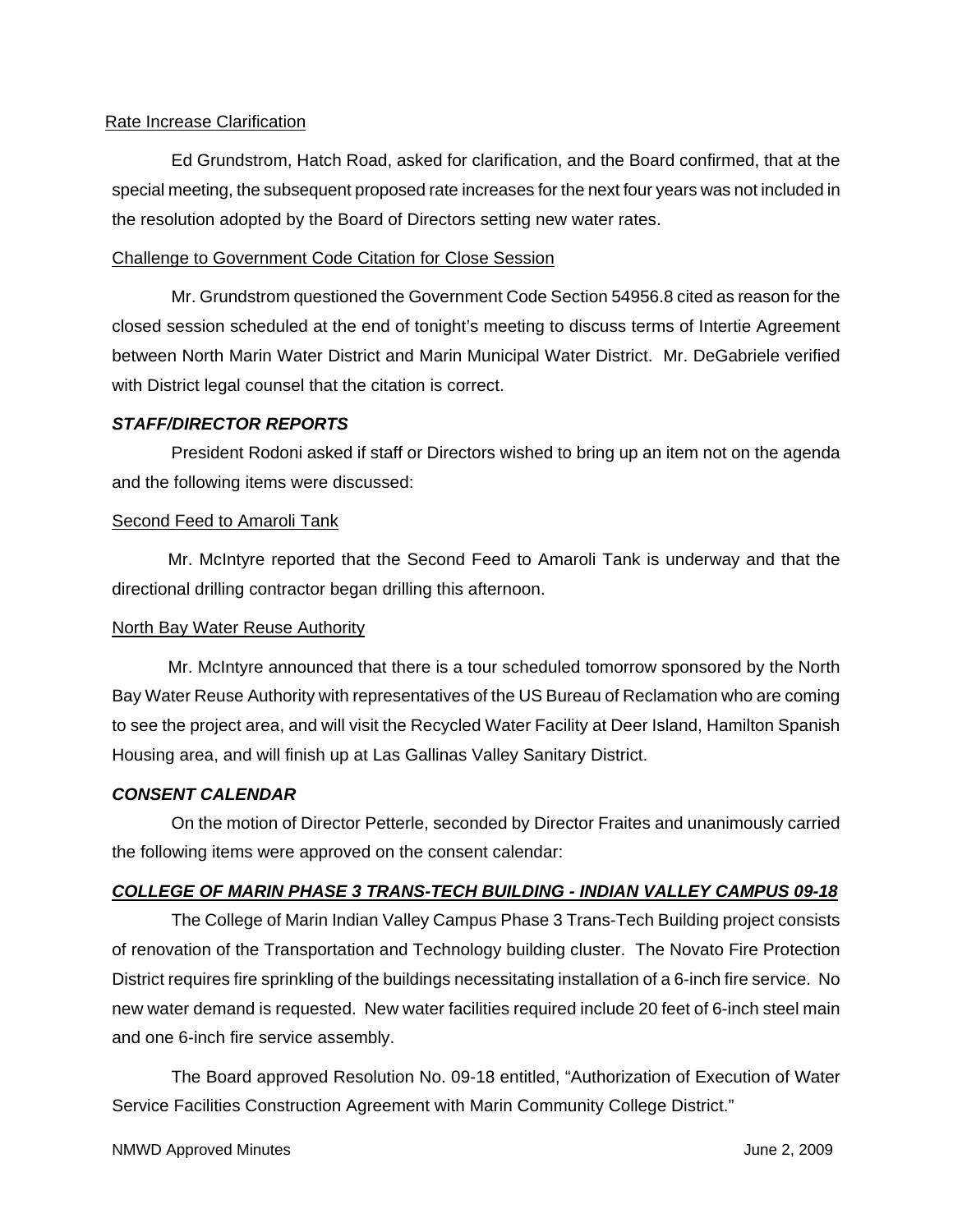#### *OAKVIEW OFFICE BUILDING*

The proposed two-story office building project requires the existing 12-inch water main on Meadow Crest Road be looped to the 12-inch water main on Redwood Boulevard to improve water quality and service reliability. New on-tract water facilities include 580 feet of pipe, one steamer hydrant, one 6-inch fire service, one 1 1/2-inch domestic water service and one 1-inch irrigation service with a RPP backflow prevention device. The District requires that the irrigation system be plumbed for future connection when recycled water is available; and per Emergency Water Conservation Ordinance No. 22, new water meters will not be installed during the suspension period unless landscape installation is deferred until after the end of the suspension period. This project is eligible for 2008 connection fees since all necessary information was provided and all requirements were satisfied by the applicant by December 31, 2008.

The Board approved Resolution No. 009-19 entitled, "Authorization of Execution of High Pressure Water Service Facilities Construction Agreement with Grande Vista LLC & Gerald T. Ghirardo Family Trust."

### *ACTION CALENDAR*

# *APPROVE: CHANGE ORDER NO. 3 – WINZLER & KELLY AGREEMENT FOR PALMER DRIVE TANK*

Mr. McIntyre reported that Winzler & Kelly provided engineering design services as well as engineering services during construction of the Palmer Drive Tank. He said that when construction began, the US Army Corps of Engineers advised that there were additional permitting issues for the wetlands protection area that was not in the original scope of work. He said that Change Order No. 3 in the amount of \$6,765 is for additional permitting services performed by Winzler & Kelly. Mr. McIntyre noted that no budget augmentation would be necessary as this project is estimated to be completed approximately \$800,000 under FY09 budget.

On motion of Director Petterle and seconded by Director Baker, the Board unanimously authorized the General Manager to execute Change Order No. 3 to Winzler & Kelly in the amount of \$6,765 for additional permitting services.

# *INFORMATION ITEMS*

# *SCWA PRESENTATION – WATER SUPPLY ISSUES*

Mr. DeGabriele introduced Jay Jasperse and Don Seymour, from Sonoma County Water Agency, who presented the water supply challenges including compliance with the Endangered Species Act, changed operations of the Potter Valley Project, Decision 1610, drought, climate change, reliability of the agency's water supply transmission system facilities, seismic issues and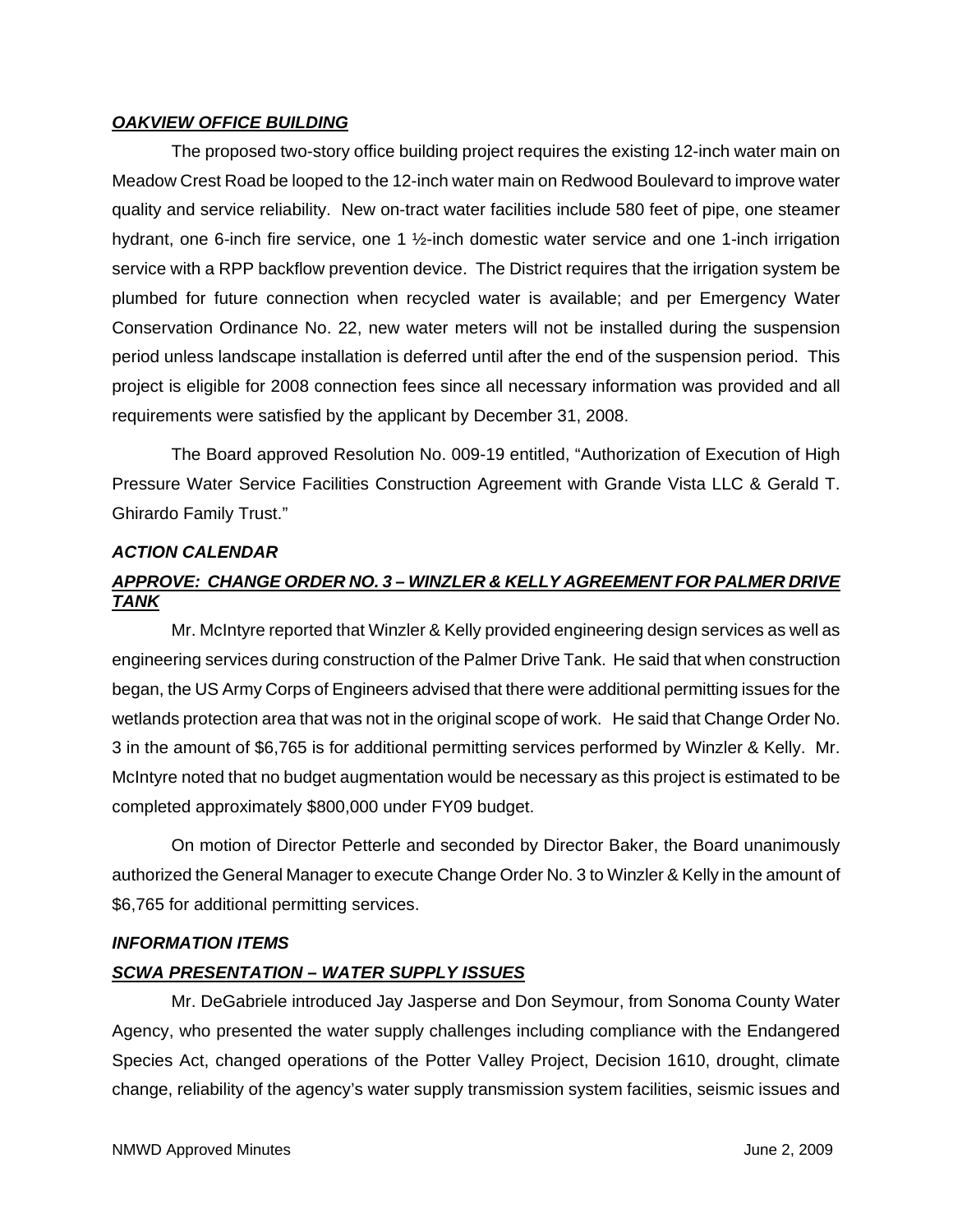cost containment and strategies moving forward. Mr. Jasperse said that the Sonoma County Board of Supervisors directed the Water Agency to make the presentation to key stakeholders, solicit their input and return to the Sonoma Board with tested strategies for future planning and budgeting. Mr. Jasperse reviewed twelve recommended strategies to address the water supply issues including habitat enhancement of Dry Creek in accordance with the biological opinion, update Decision 1610, increase transmission system operational reliability to reduce peak demands, re-evaluate transmission system operational strategy and consult with water contractors on baseline demand system rather than peaking system, and renegotiate the Restructured Agreement to reflect current conditions.

Director Petterle stated that there is limited water supply capacity and increase in demand and asked if there was any acknowledgement on the part of Sonoma County on continuing growth by Sonoma County while the water contractors are asked to cut their demand.

Mr. Jasperse responded that there is water available to the region during certain times and the region must look at increasing the use of winter water – Russian River water as well as local supply. Mr. Seymour acknowledged that the North Marin used Stafford Lake to store winter water this year. Mr. DeGabriele stated that Stafford Lake is used every year for winter storage and that this fact should be acknowledged in the presentation.

Director Baker said that the presentation is generic and suggested that although there are many issues in common among the contractors, the presentation should incorporate issues unique to the community to whom they are presenting.

Director Petterle asked if by opening up a discussion on Decision 1610 with the State Board is there is a potential that the situation could become worse? Mr. Seymour said yes, that this is what happened with the Temporary Urgency Change petition. Mr. Jasperse added that the State Board is looking for local stakeholders to solve the region's problems.

There were lengthy discussions on the biological opinion requirements, Decision 1610 and the south transmission system project.

Director Petterle commented that the District had recently enacted the Emergency Water Conservation Ordinance 22 calling for a 25% reduction in water use and adopted a 20% rate increase. He said there were a group of customers present who believe that staff and the Board have done nothing to plan ahead. He asked how the Water Agency can help educate the Novato customers and there needs to be a concerted effort to educate the customers so that when the rate increases and cutbacks happen again, we don't have a room full of angry customers. Mr. Jasperse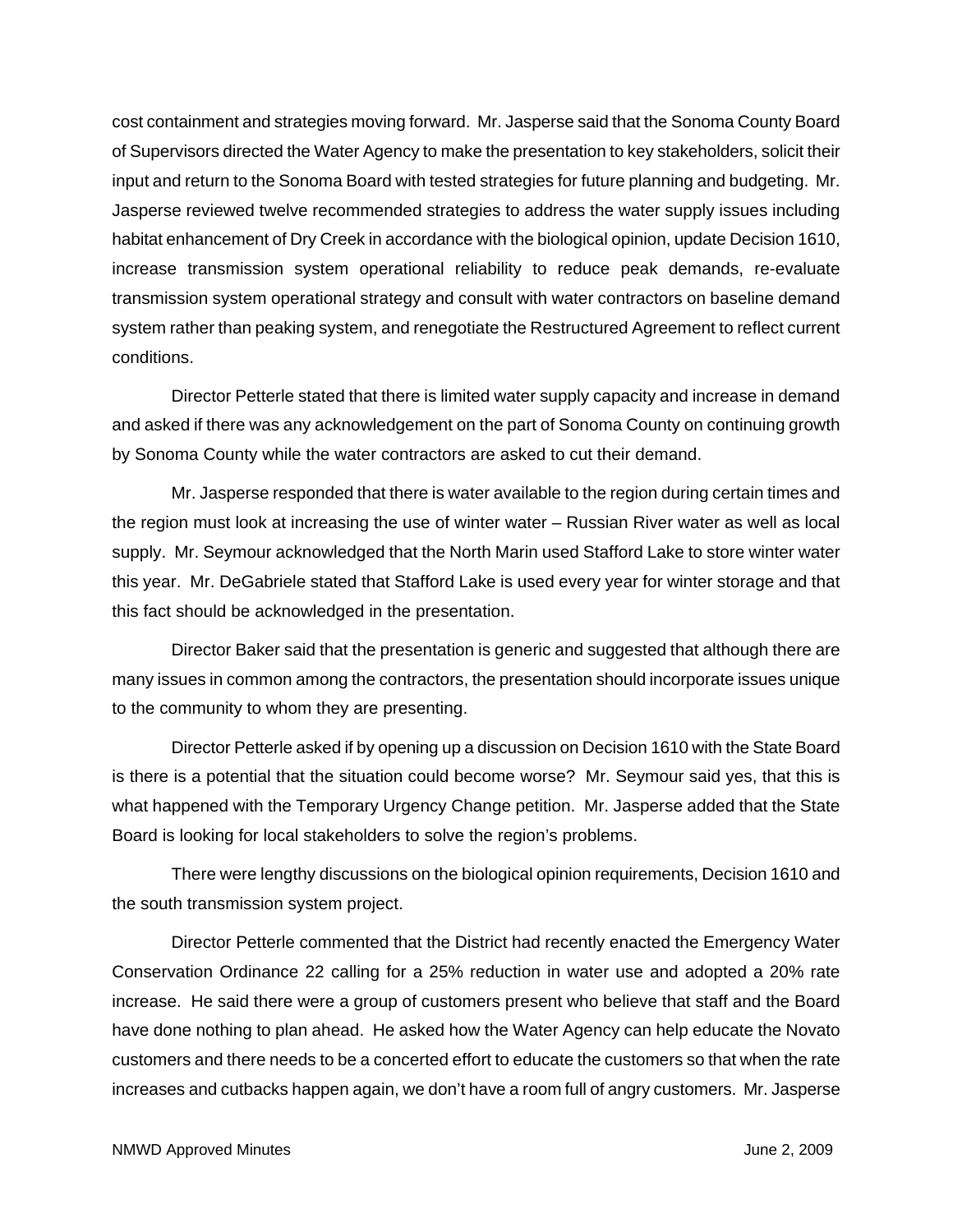responded that they are making these presentations to agencies, cities and organized groups and agreed that educating the lay public is most important.

Mr. DeGabriele said that he has comments and questions. He stated that National Marine Fishery Service has obligated the agency to perform on the Reasonable and Prudent Alternatives so those habitat enhancements will happen notwithstanding whether there will be a Dry Creek pipeline or not. He commented that the District needs to know how long the area will be in this chronic summer shortage period. He stated that a water supply and transmission project has been developed, gone through the EIR process and got to the point where a supplemental EIR would correct deficiencies to move forward; yet it was abandoned and had to start over. He said part of that project included aquifer storage and recovery of winter water and that was abandoned by the Board of Supervisors after a roomful of public opposed. He asked has the thinking changed in Sonoma County and will there be the political will to include aquifer storage as a component of a future project?

Mr. DeGabriele stated that North Marin has been told by the Water Agency that the south transmission system is impaired and that velocity is too high. He stated that that project should not have a lesser priority than any seismic hazards project because it is a facility that operates everyday to keep Rohnert Park, Cotati, Petaluma, North Marin and Marin Municipal Water Districts in water supply. He reiterated that North Marin paid for 14.8 million gallons per day delivery capacity for the Petaluma Aqueduct so that needs to be reflected.

Mr. DeGabriele addressed the Restructured Agreement and stated that Amendment 11 was negotiated in 1998 and the Restructured Agreement was executed in 2005 with the same capacity entitlements and annual caps. He asked will the Agency meet those obligations under those agreements? He said that during the last revision of the Urban Water Management Plan, North Marin was the only contractor to move off the annual cap. He stressed that North Marin is doing its part, that the Board is very environmentally sensitive and supportive of the habitat of fishery protections and recognize that all customers need to pay for that, but that the Water Agency needs to be forthright with the contractors.

Mr. Jasperse acknowledged North Marin and Mr. DeGabriele's work on the Urban Water Management Plan and that he is one of the more informed managers on the system. He said that the Agency is trying to find the direction and be more sensitive to project costs early on.

#### *INITIAL REVIEW – WEST MARIN WATER BUDGET & OCEANA MARIN SEWER BUDGET*

Mr. Bentley presented the West Marin Water Budget and Oceana Marin Sewer Budget for the Board's first review. He stated that a 9% commodity rate increase is proposed for the fifth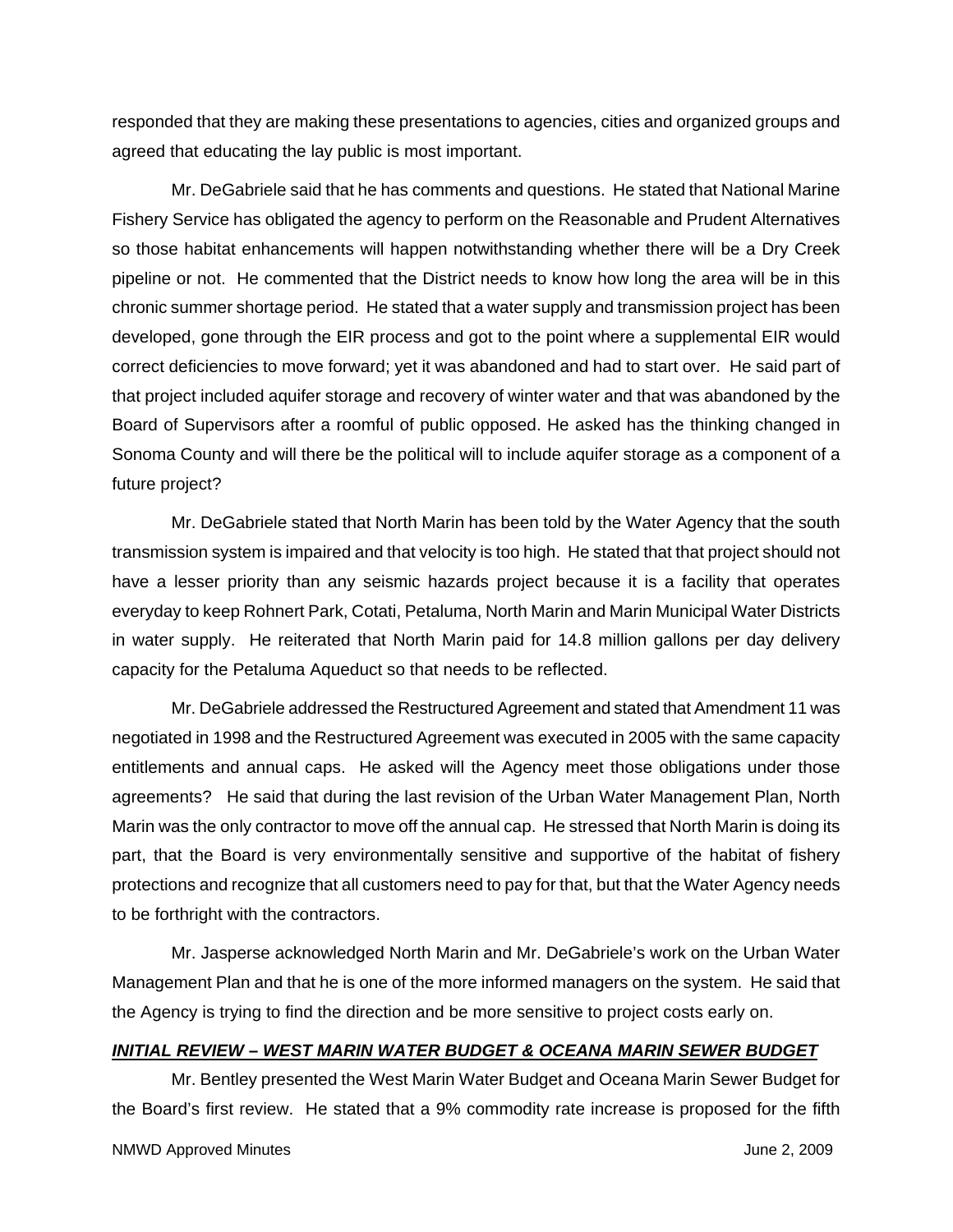consecutive year and the five-year financial plan calls for annual increases of 9% in the commodity rate for the next three years for the West Marin Water System. He further stated that the proposed increase of 25% for the bi-monthly service charge for West Marin water should be decreased to 20% in keeping with the Novato Water System recently approved rate increase of 20%. Mr. Bentley advised that a new tier rate is proposed for customers using between 400 and 900 gallons per day, effecting approximately one-third of residential customers, and that a new "seasonal rate" is proposed for non-residential customers' water use between June 15 and October 31. He said that the proposed rates will generate an additional \$78,000 and that this budget assumes that the two major projects for West Marin, the Gallagher Well and Pipeline project and the Point Reyes Treatment Plan Rehab project, will obtain outside funding.

Mr. Bentley reported that Oceana Marin Sewer System now has a cash balance of \$218,000 and the five-year financial plan proposes that the sewer charge remain constant through FY 14. He stated that after review of projected costs and projected development, connection fee increases in both West Marin Water (140%) and Oceana Marin Sewer (69%) are recommended.

Mr. Bentley reviewed the improvement projects budgeted for the coming year in both systems. He stated that in West Marin, the replacement of 2" galvanized steel pipe in Paradise Ranch Estates, seismic retrofit for storage tanks and design and property location for a 100,000 gallon solids-handling tank near the Point Reyes Treatment Plant are proposed. He advised that integration of the Old Dillon lift station and disposal pond remote alarm into the SCADA system and continuation of system infiltration repairs are planned.

Mr. Bentley provided a page-by-page review of the budgets and advised that the West Marin Water System projected \$24,000 cash surplus will be transferred to the Novato Water System as principal repayment on the existing inter-district loan; the total debt to Novato is projected to be fully repaid in FY13 assuming the proposed rate increases are approved. He advised that the FY09 water sales revenue is budgeted to increase 10% compared to the current year and operating expenditures are budgeted to increase 2% from the FY09 adopted budget.

Mr. Bentley stated that three new connections are projected in Oceana Marin and that the \$55 per month sewer charge will remain. He said that next year's budget expenditures are projected to increase 3% from the current budget.

Mr. Bentley said the budgets will be reviewed again at the June  $16<sup>th</sup>$  Board meeting and is scheduled for adoption at a public hearing on July  $7<sup>th</sup>$  in Point Reyes Station.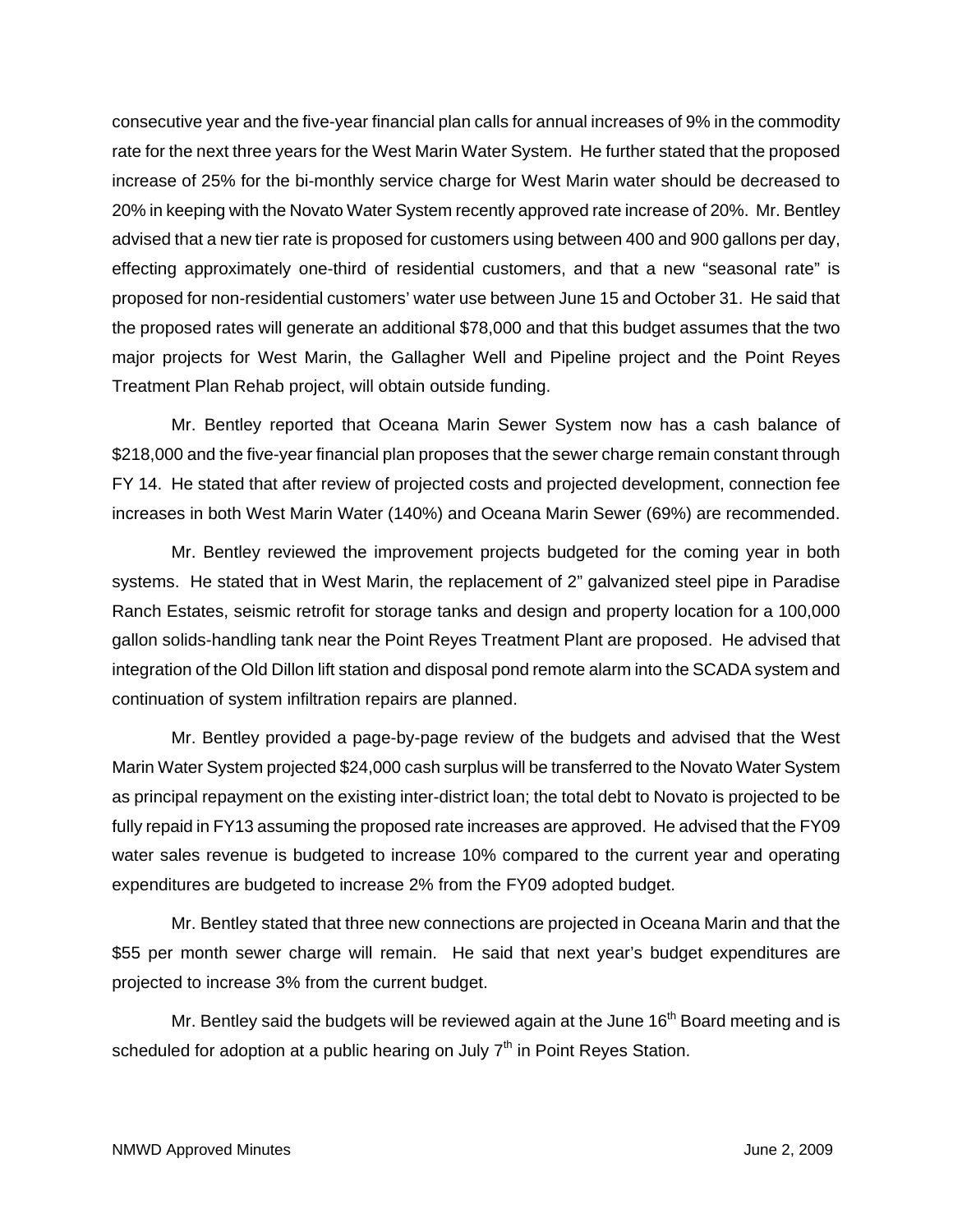# *NORTH MARIN WATER DISTRICT EMPLOYEES ASSOCIATION*

Mr. DeGabriele informed the Board that he has received a petition from the North Marin Water District Employees Association to act as exclusive representative of employees pursuant to the District's Employer-Employee Relations Policy. He said that District legal counsel has recommended two groups of employees – field group and professional employees. He advised that the District must notify the Employee Association within 15 days that a secret ballot election will be held and that the District is in contact with the State Mediation and Conciliation Service to hold the election. Mr. DeGabriele said that once the election has been certified, he will come to the Board to discuss how this will affect the District and ask how the Board wants management staff to negotiate with the employee association.

# *TAC MEETING – JUNE 1, 2009*

Mr. DeGabriele reported on the TAC meeting held on June 1 and said that the Water Agency received the revised order from the State Water Resources Control Board where some of the terms were changed. He said that the changes include the SCWA shall make a 25% reduction in diversions from the Russian River to its service area from June 15, 2009 until October 2, 2009 as compared to 2004 Russian River diversions during the same period; irrigation of commercial turf grass during the same period shall be prohibited unless irrigation is managed in conformance with a water budget designed to achieve 75% of the maximum applied water allowance; and commercial turf was defined as areas not regularly used excluding such areas as athletic fields, golf courses, and parks.

Mr. DeGabriele further reported that the TAC members and SCWA will participate in the statewide "Save Our Water" campaign; the contractors agreed to report summer water use as was done last year, and the Water Project Sub-committee will meet to update the John Nelson Allocation Model.

# *NBWA MEETING – JUNE 5, 2009*

Director Fraites said that he will attend the North Bay Water Reuse meeting on June 5, 2009.

# *MISCELLANEOUS*

The Board received the following miscellaneous information: Disbursements and Response to letter from customer.

The Board also received the following news articles: District raises water rates 20% in Novato, Novato water rates rise 20 percent.